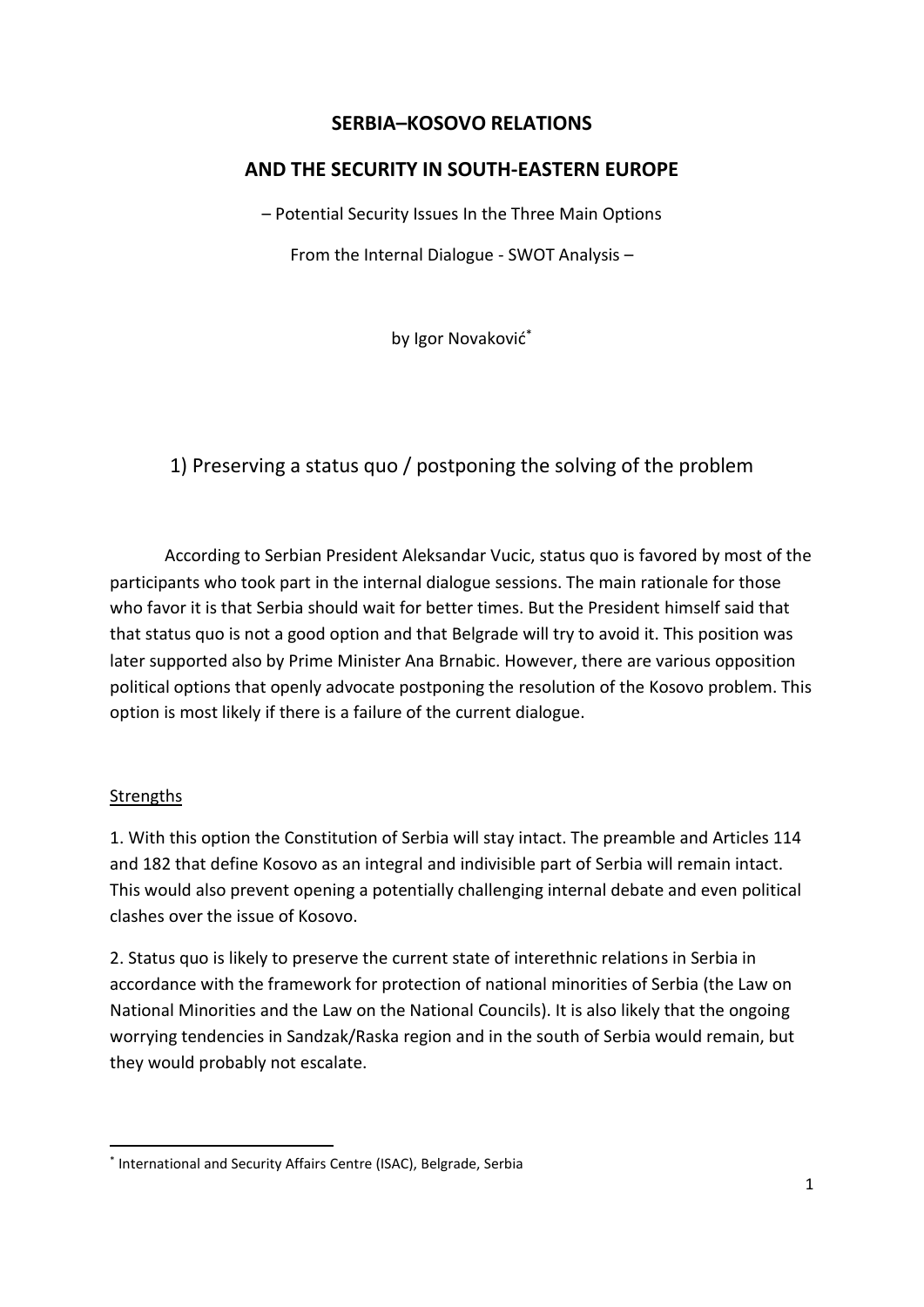3. Status quo preserves the Ahtisaari mechanism in Kosovo, meaning that the protection measures for minorities/communities in Kosovo will stay in place, although it is likely that in parts there will be lack of implementation (for example, official usage of the Serbian language). This is especially important for the Serb majority municipalities in the south of Kosovo (Gracanica, Strpce, Novo Brdo, Klokot Ranilug, Partes) and several enclaves, which depend on it more than the Serbs in the four northern municipalities (Mitrovica North, Zubin Potok, Leposavic and Zvecan). It is likely that there will be migrations from Kosovo Serb southern municipalities to Serbia, but not en masse, hence there will be no major humanitarian crisis. The Ahtisaari mechanisms however do not ensure all of the aspects of human security, and it is likely that the economic dimension would remain a problem for these municipalities, and that they will remain dependent on the support from Serbia.

4. Status quo does not endanger the interethnic relations in neighboring countries, and it is likely that they would not divert due to the influences of Belgrade-Pristina relations. So it is likely to expect that the interethnic situation in Bosnia and Hercegovina, Macedonia, and Montenegro would probably not be affected by Serbia-Kosovo dynamics.

#### Weaknesses

1. Kosovo problem remains unresolved, and as such it will continue to represent an obstacle to the full advancement of both Serbia and Kosovo, and constant threat of the conflict escalation would be looming over the wider region.

2. Kosovo remains the most important issue in Serbia and hampers the debate about the other important topics.

3. Despite not endangering the current level of interethnic relations in the country, the unresolved status of Kosovo, interethnic integration in Serbia leaves Sandzak/Raska (where the majority of Bosnjaks live) and the south of Serbia (with a large population of Albanians) as weak security points in the social fabric of Serbia. The lack of carefully planned and implemented interethnic integration is not beneficial for other minorities either, although probably there would be no security concerns.

4. Unresolved issue of Kosovo leaves the door open for external influences. Continuation of the frozen conflict is in the particular interest of Russia which uses it as a tool for advancing its own interests in Serbia as well as elsewhere in the Balkans. In the future, this could be also valid for China and to an extent for Turkey (in Kosovo, Sandzak/Raska region and southern Serbia).

5. It hampers the economic development of Serbia, as it is likely that Serbia will continue to be perceived as an unstable and risky place for investments. Serbia would likely continue to attract (as it does now) investments through subsidies to big foreign companies, and the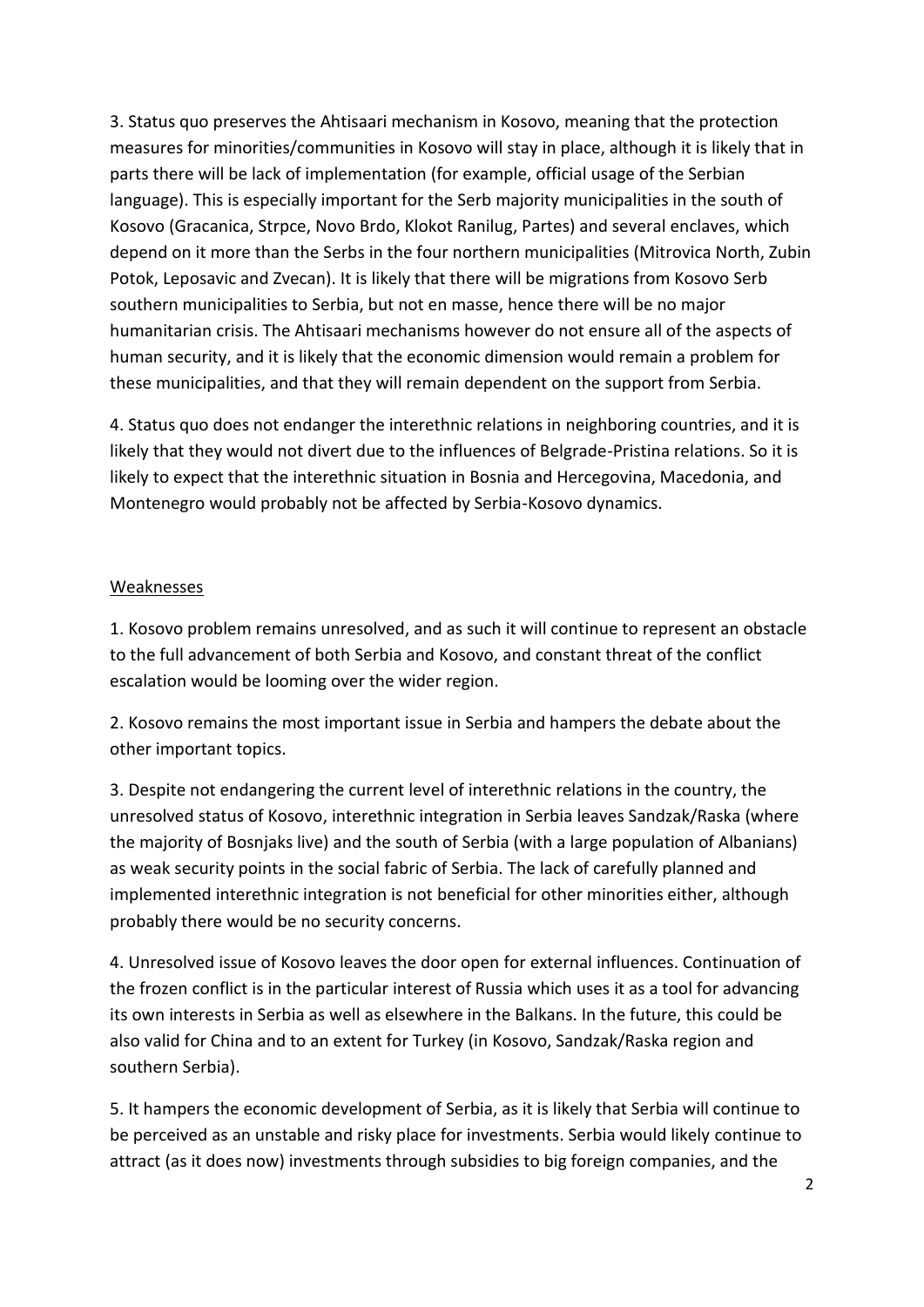main investments would continue to be simple production areas that do not need qualified labor force. Hence, it could contribute to bad situation in the domain of the human security in Serbia, which would also result in migrations

6. It prevents the continuation of Serbia's EU integration process, and as such contributes to future instabilities in the wider region. It is detrimental for the implementation of key reforms in Serbia regarding the rule of law, internal processes, and overall democratization of society.

7. Constantly volatile situation between Kosovo and Serbia could have a spill over effect on neighboring countries in case there is a major conflict

8. Rule of law in the north of Kosovo stays the same, i.e. no rule of law.

### **Opportunities**

1. Frozen conflict does not bring any opportunities, apart from the fact that it could provide more time for negotiations and the normalization of relations, of course, granting the parties in this process have good will.

### **Threats**

1. The status of the Serb community in Kosovo remains at best the same, with a risk of reduced rights (through the lack of implementation of rights guaranteed by the Ahtisaari plan) which could instigate a slow Serb exodus to Serbia.

2. Status quo would result in a further deterioration of political relations inside Kosovo between Albanians and Serbs. Kosovo Serbs would continue to be seen as a "culprit" for the lack of completed statehood of Kosovo and as an 'extended hand' of Serbia.

3. Kosovo's north remains not integrated, or integrated just on paper. It would remain a hot bed for organized crime with the continued potential for spill-over effect on Serbia (criminal structures in the north, according to information from certain media, already have a considerable influence in Serbia).

4. If there is a status quo, a potential for an armed clash in the future, with grave consequences for the region, remains.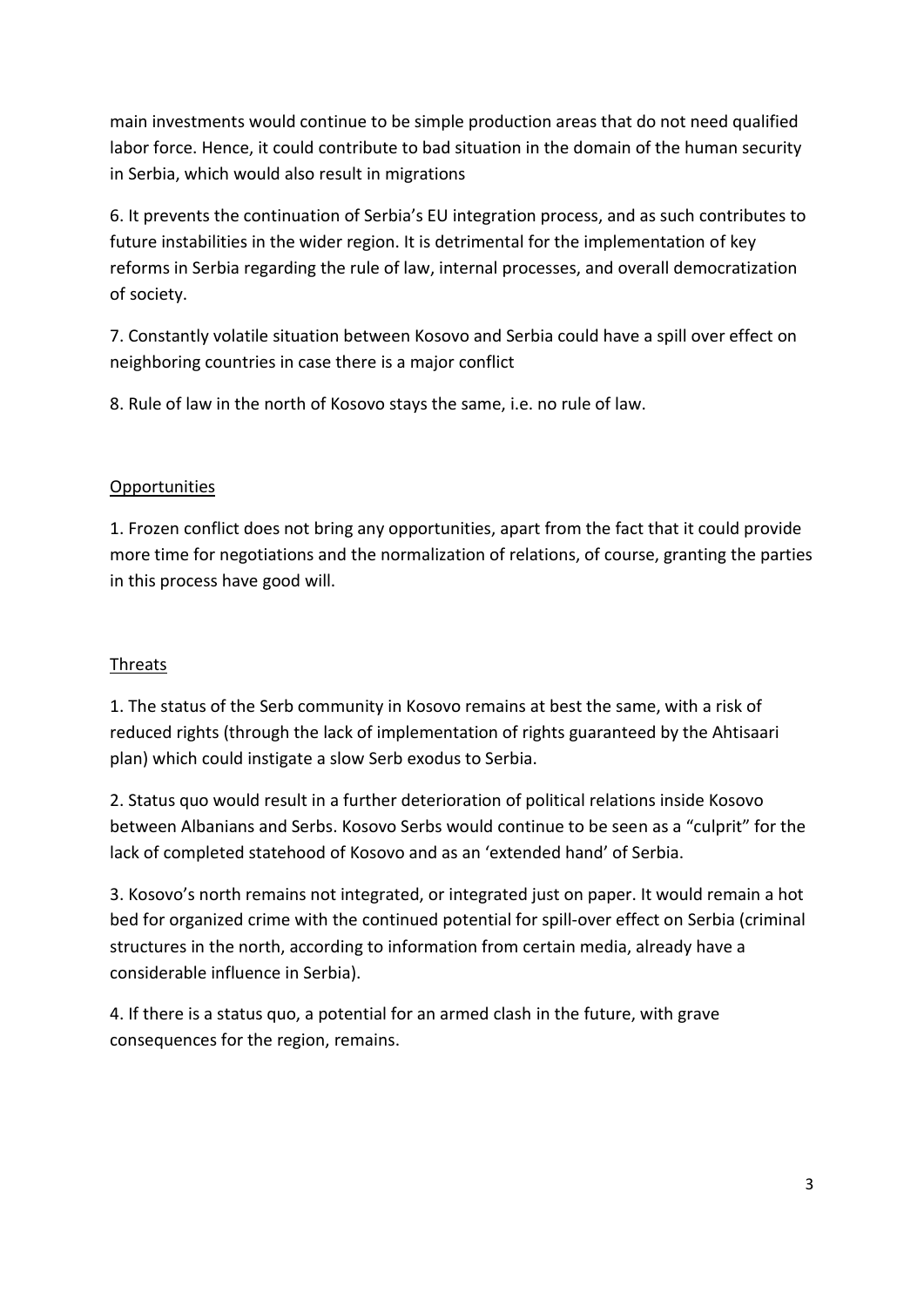## 2) Serbia-Kosovo border changes/ swapping of territories

This border change idea has been promoted by certain circles of Serbian intellectuals for many years. But one of the most vocal proponents of this idea in Serbia in past few years was the current Minister of Foreign Affairs Ivica Dacic. The idea is gaining support, with both Presidents of Serbia and Kosovo, Aleksandar Vucic and Hashim Thaci, referring to this idea as realistic (although officially they presented two different alternatives – in Serbian version is mostly about the partition of Kosovo where the north and possible most important holy places of the Serbian Orthodox Church go to Serbia, while in Thaci's version this only means that Presevo, Medvedja and Bujanovac will become part of Kosovo, while the current territory of Kosovo remains intact). Recently, this solution, under the condition that it was accepted by both sides, was also supported by certain prominent personalities from the West, including the members of the EU administration. However, some of the key EU member states, like Germany, remain strongly against it mostly because they fear regional implications, especially in Bosnia and Herzegovina. Germany believes that the final objective of President Vucic is not the four Kosovo municipalities in the north, but Republika Srpska.

#### **Strengths**

1. Contributes to greater internal stability in Serbia (among ethnic Serbs and "not dangerous" minorities), since the "small victory" on Kosovo issue would satisfy the majority of the population. With this card in hand, it is likely that the leadership of Serbia could secure the approval of the option in the referendum that is likely to take place if there is a proposal for a final solution.

2. If major EU powers agree with this proposal, the focus of the EU integration process will be placed on the key chapters 23 and 24, i.e. rule of law and others. It would be concentrated on the accession process based on merits - fulfilling the conditions aimed at reform and the transformation of the country and society. Eventually, it could also contribute to economic development of both Serbia and Kosovo.

3. Relations between Serbs and Albanians could be significantly improved as this solution could open a path for a meaningful reconciliation. Major friction point – the north - would be probably out of Kosovo, and chances for the direct conflict would be reduced.

4. Division/swap of territories is likely to reduce the influence of Russia and other third countries in Serbia, as there would be no more key leverage – their support to Serbia's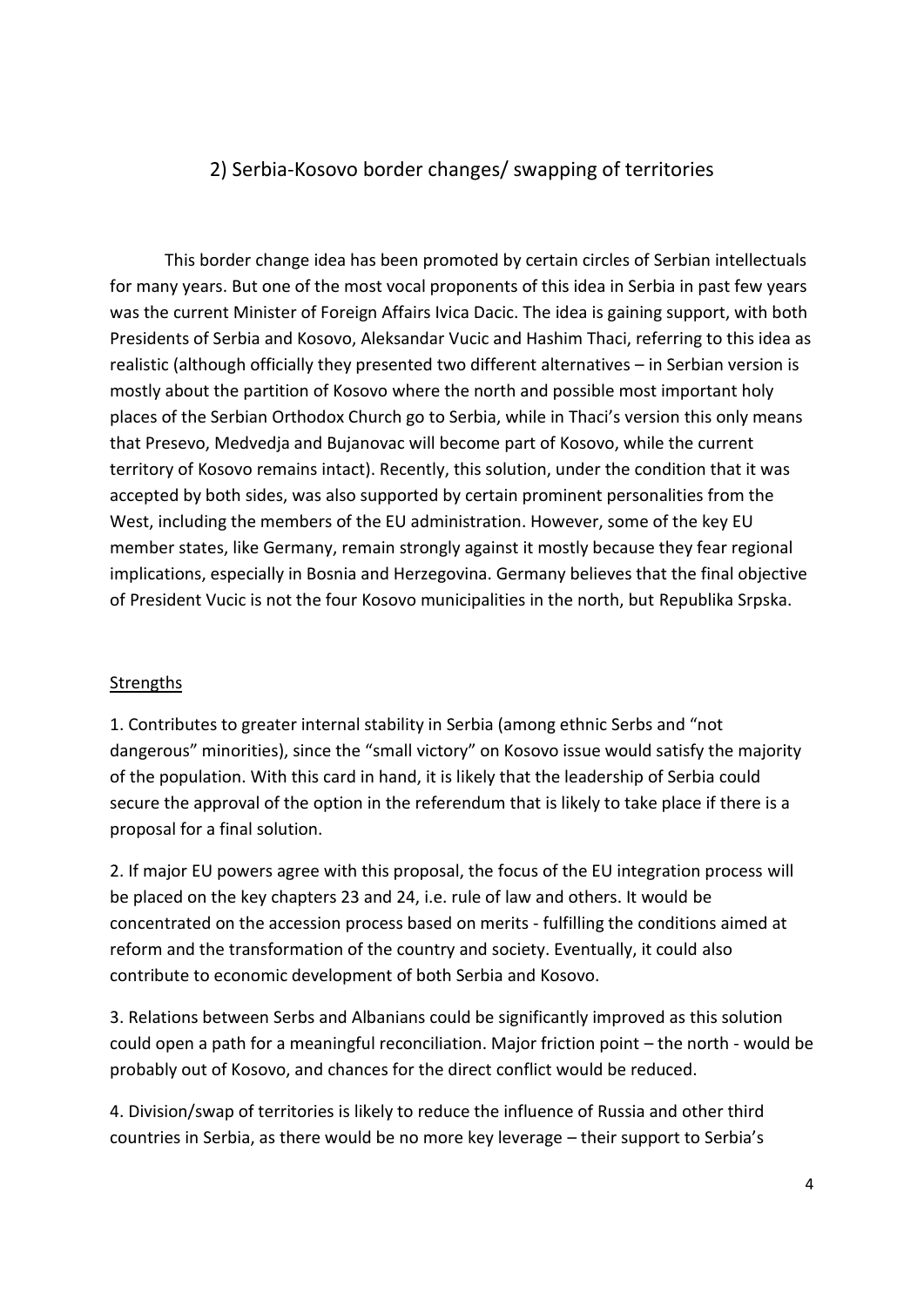efforts in the UN and other key international organizations. However, this would not mean that their influences will disappear entirely, as there are other tools that they can employ to prevent Serbia's EU path, as well as the successful integration of the whole region in the EU.

5. It represents a quick solution that momentarily solves some of the key issues between Serbia and Kosovo: Serbia gets something from Kosovo, and Kosovo has a better perspective for UN and EU membership.

6. North of Kosovo would not be the key issue anymore and consequently organized crime could be significantly reduced.

### Weaknesses

1. It contributes only to solving of the Serbia's "Trianon syndrome," but there could be a potential for creating the new kind of "Trianon syndrome" in Kosovo for decades to come. Even with border changes, considerable populations of Serbs and Albanians will remain in Kosovo and Serbia, and their status would remain uncertain in the new circumstances.

2. Partition/land swap endangers Serbia's control over the southern flank of the Corridor 10, the most important corridor in Serbia, as it passes through the Bujanovac and Presevo municipalities. However, it remains unclear if the land swap would include the highway, but most likely not.

3. It would probably result with the recognition of the independence of Kosovo by Serbia, which could spark activities of extremist groups that oppose any changes regarding Serbia's approach to Kosovo. It is likely that Russia and other actors could support the activities of these groups in a clandestine manner. Russia's potential position on the deal is not clear though.

4. Russia could be interested to see Kosovo issue settled with the partition/swap of territories due to her own claim to the Crimea. However, this argument has in fact little worth. It is more likely it will do whatever it can to prevent such an outcome. But in the end, it will not openly oppose it since it would potentially reduce its influence in Serbia, especially among the governing structures.

5. It brings to the forefront the Chapter 31 (Common Foreign, Security and Defense Policy) of Serbia's EU negotiations process and sets the focus on the Serbia-Russia relations, but also Serbia's relations with China, Iran and various African and Asian countries.

6. EU integration of Serbia could be endangered if the key EU states continue to object the implementation of this option. But if the EU institutions (EEAS, Commission) support this option, and some of the member states do not, it could undermine the EU's image.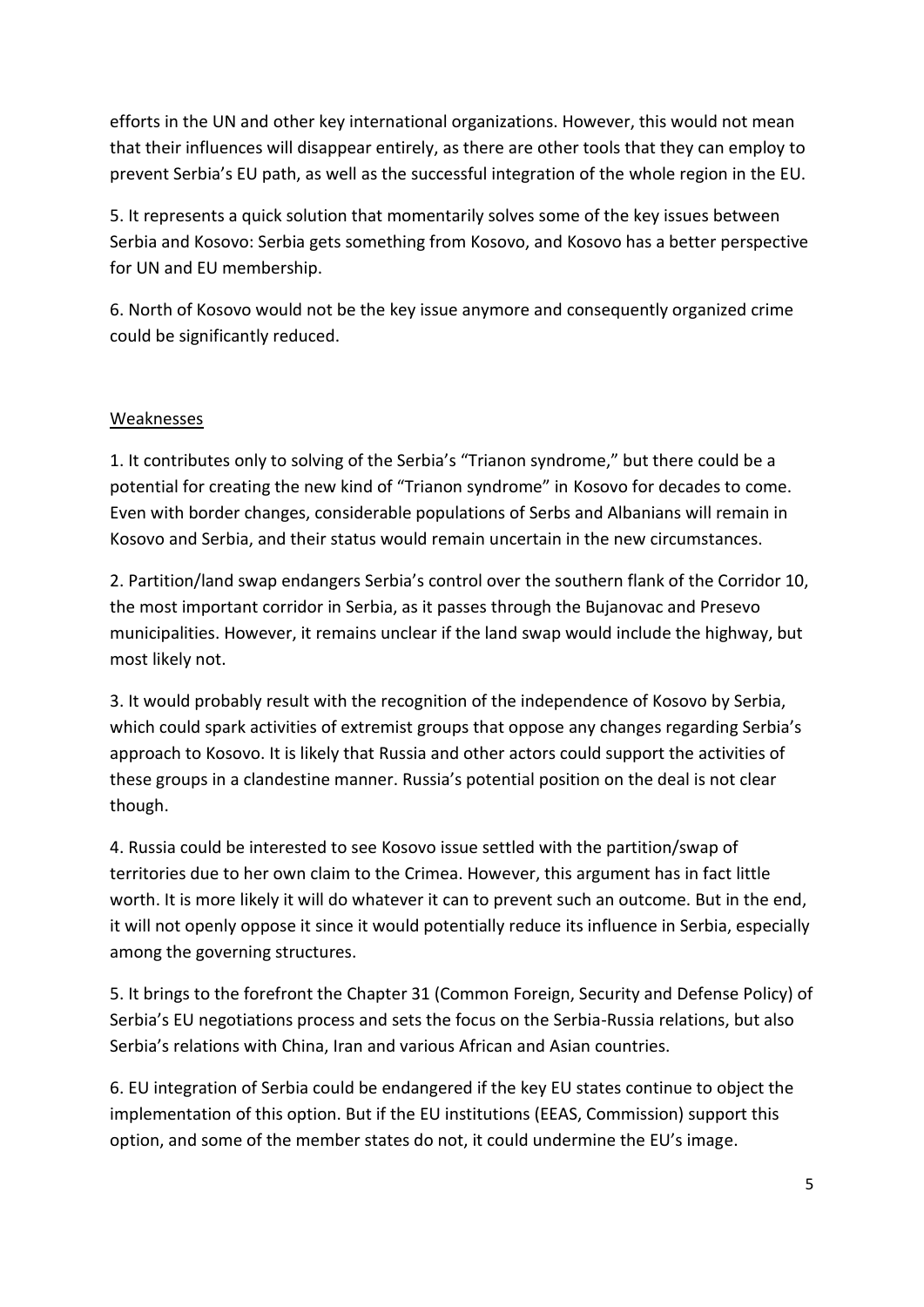7. Recognition by Serbia does not guarantee that Kosovo will be recognized by the five EU non-recognizers and that Russia and China will support its UN bid.

8. Resurrects ethnic solutions to ethnic problems, and it represents an "un-European" solution

## **Opportunities**

1. Serbia could become a leader in the EU integration process and as such an anchor for the integration of the remaining states of the Western Balkans.

2. It could improve the dialogue on Euro-Atlantic integration of Serbia and open a path for the potential NATO membership, as the primary source of misunderstanding, the status of Kosovo, would be out of the way and Serbia would have a sort of historic "small victory" that would probably satisfy its citizens.

3. Serbia would not object Kosovo's integration in Interpol and other security related organizations, which would have a beneficial effect to overall security situation in the **Balkans** 

## **Threats**

1. This solution does not guarantee an immediate normalization between the two societies. It is more likely that this would remain a gradual process, and as such it would represent an obstacle to the Europeanisation of both societies.

2. It is likely that the rights of Serbs and other minorities would be reduced (i.e. Ahtisaari package), what would result in a gradual exodus of Serbs from the south of Kosovo to Serbia.

3. It could have negative consequences for the status of the Serbian Orthodox Church in Kosovo, which by the Ahtisaari package has a kind of extraterritorial status.

4. Bosnjaks in Sandzak/Raska would have more ground to seek autonomy in Serbia or even a separation, which could create more internal instability in Serbia in perspective.

5. It opens a path for Kosovo to lose its statehood and for the creation of Greater Albania. This could spark a domino effect in the Western Balkans and the South Eastern Europe for the other ethnic groups (Macedonia, Bosnia and Montenegro) that could significantly contribute to instability in the region.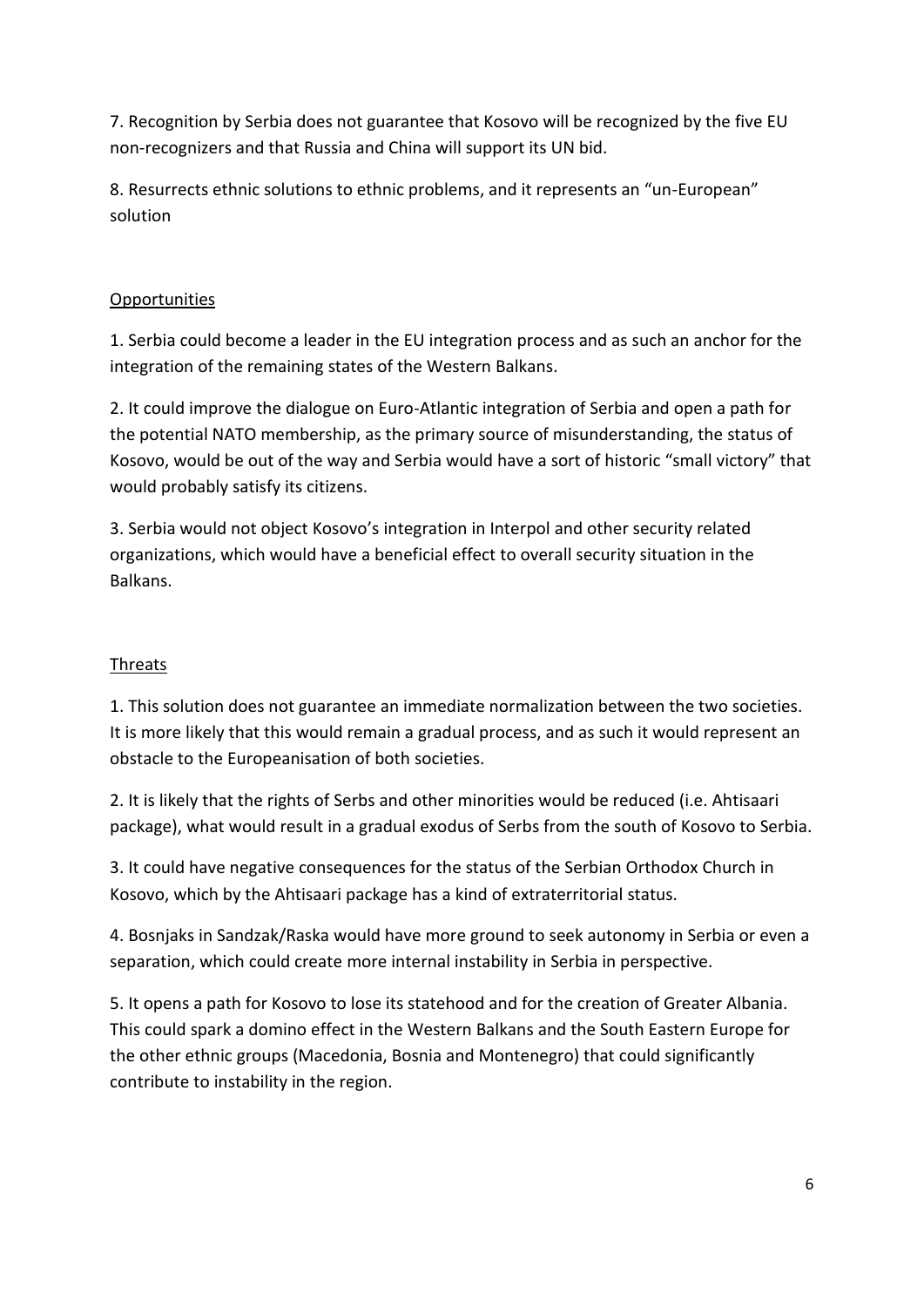3) Normalization of relations based on legally binding bilateral agreement to be reached through the ongoing EU-moderated Serbia - Kosovo negotiations

Normalization based on the current EU facilitated process was spearheaded in the media since the signing of the 2013 Brussels Agreement (First of principles governing the normalization of relations). However, this process is not smooth and more than five years after the signing, it remains not implemented in its entirety. Almost every part of the Agreement had to be renegotiated. Major part of the Agreement (6 out of 15 points) that deals with the principles for the establishment of the Association/Community of Serb majority municipalities is not implemented to this date, and due to the internal situation in Kosovo, it is not likely that it would be implemented before the final deal is reached. Kosovo's North largely remains non-integrated despite the integration of Serbia's security structures (police and civil protection), successful elections that resulted in mayors and assemblies established according to the Kosovo law and integration of the judiciary. In fact, the administration of the four northern municipalities is still dependant on the interim Serbian municipality administration which continue to provide basic services. On the other hand, if Serbia wants to join the EU at the earliest possible date - 2025, as it was outlined in the Strategy for the Western Balkans (A credible enlargement perspective for and enhanced EU engagement with the Western Balkans) issued in February 2018, Serbia will have to complete the negotiations with Kosovo and implement the normalization by 2023, when the process of ratification of accession should start. According to many officials, normalization of relations does not entail de facto recognition of Kosovo, but something similar to normalization of relations between the two Germanys in 1972 (although within an entirely different context).

### **Strengths**

1. This option does not endanger current framework of Serbia's EU negotiations.

2. Serbia could still claim that it did not "sell out" Kosovo, what would keep extremists in check. It would save face of the current ruling elite in Belgrade in the eyes of the majority of population.

3. It would probably not result in instability in Serbia and it should entail a comprehensive normalization (of course, if there is no demand for recognition). Serbia and Kosovo would establish sort of bilateral relations and a regular line for dialogue which would be beneficial for both sides and their internal security.

4. It would probably not contribute to the rise of interethnic tensions in Serbia.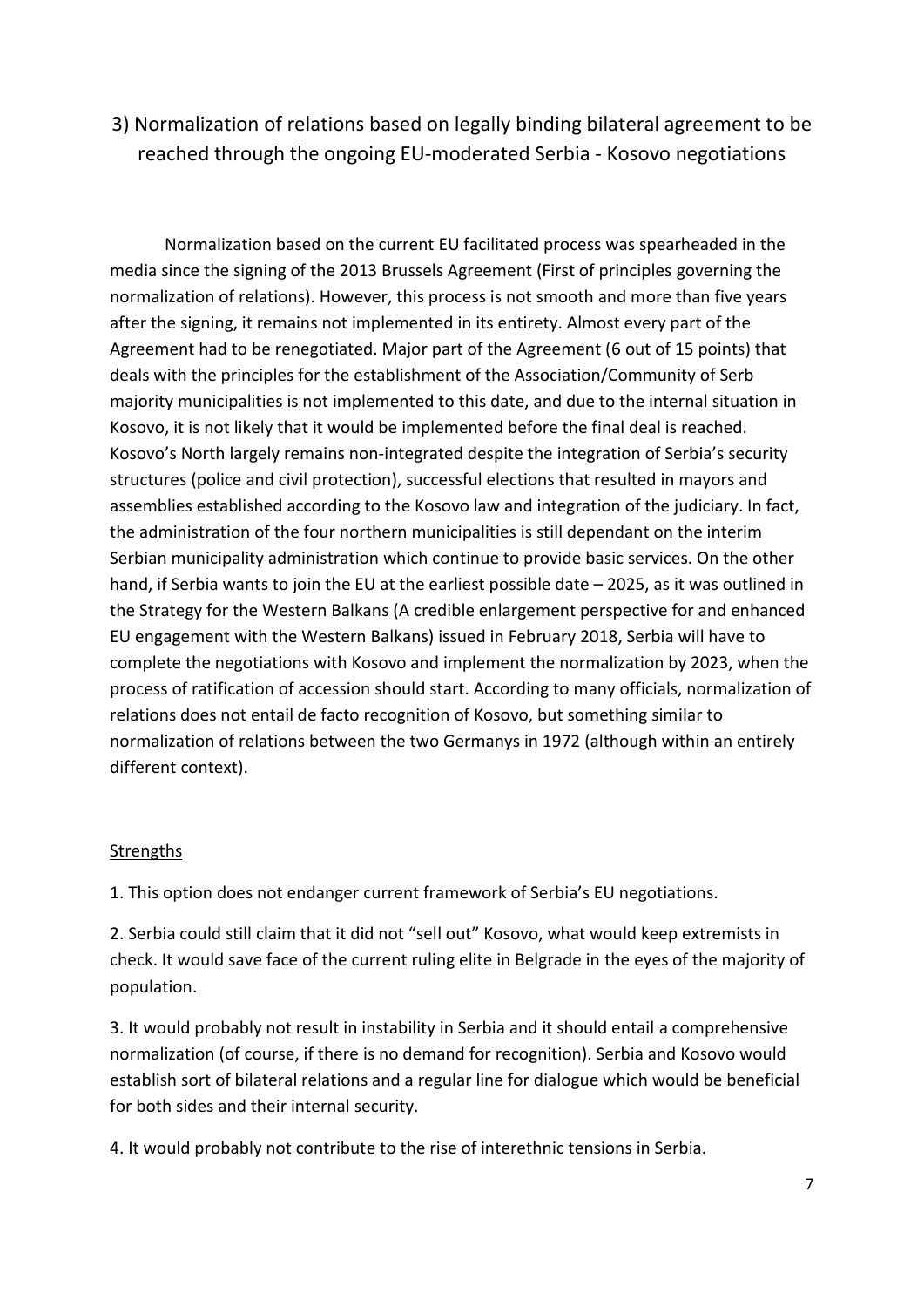5. It would result in preservation of the Ahtisaari package in Kosovo and could bring even more benefits for ethnic Serbs. The Association/Community of Serb majority municipalities is likely to be implemented, and its powers might surpass the ones outlined in the decision of Kosovo's Constitutional Court about the 2015 Agreement on the Association/Community.

6. It would preserve the status of the Serbian Orthodox Church in Kosovo, which is important for Serbia.

7. It would not cause the domino effect in the region. Internal stability in all of these countries would be preserved.

### Weaknesses

1. It does not resolve the problem, and the issue of recognition will remain on the table for the time to come.

2. It would not permanently end the potential for conflict, although it would significantly reduce it.

3. Although there are certain opinions that in this case Serbia would not have to change its Constitution, it is likely that this will happen. That could spark internal political clashes in Serbia and potentially endanger the agreement.

4. It would allow Kosovo's integration into UNESCO, in what could be a huge blow to Serbian national identity (as Kosovo would become "owner" of Serb Orthodox holy places and monasteries). Hence, it could bring the rise of tensions and strengthen the extremists' positions.

5. It brings no guarantees that Kosovo's integration into the EU would continue, as the current process of Kosovo's integration is already challenged by the five non-recognizers. Same goes for the UN membership, it is not likely that Serbia would support this nor that it would manage to persuade Russia and China to allow it. This could create instability in Kosovo and consequently have a spill over effect on Serbs in Kosovo, and as such for Serbia too.

6. It would probably not significantly weaken the negative influence of third actors in Serbia and the region, above all the influence of Russia.

### **Opportunities**

1. Serbia could use this process for overall reconciliation with Kosovo Albanians, what could have positive effects on both the internal situation in Serbia and the situation in the region.